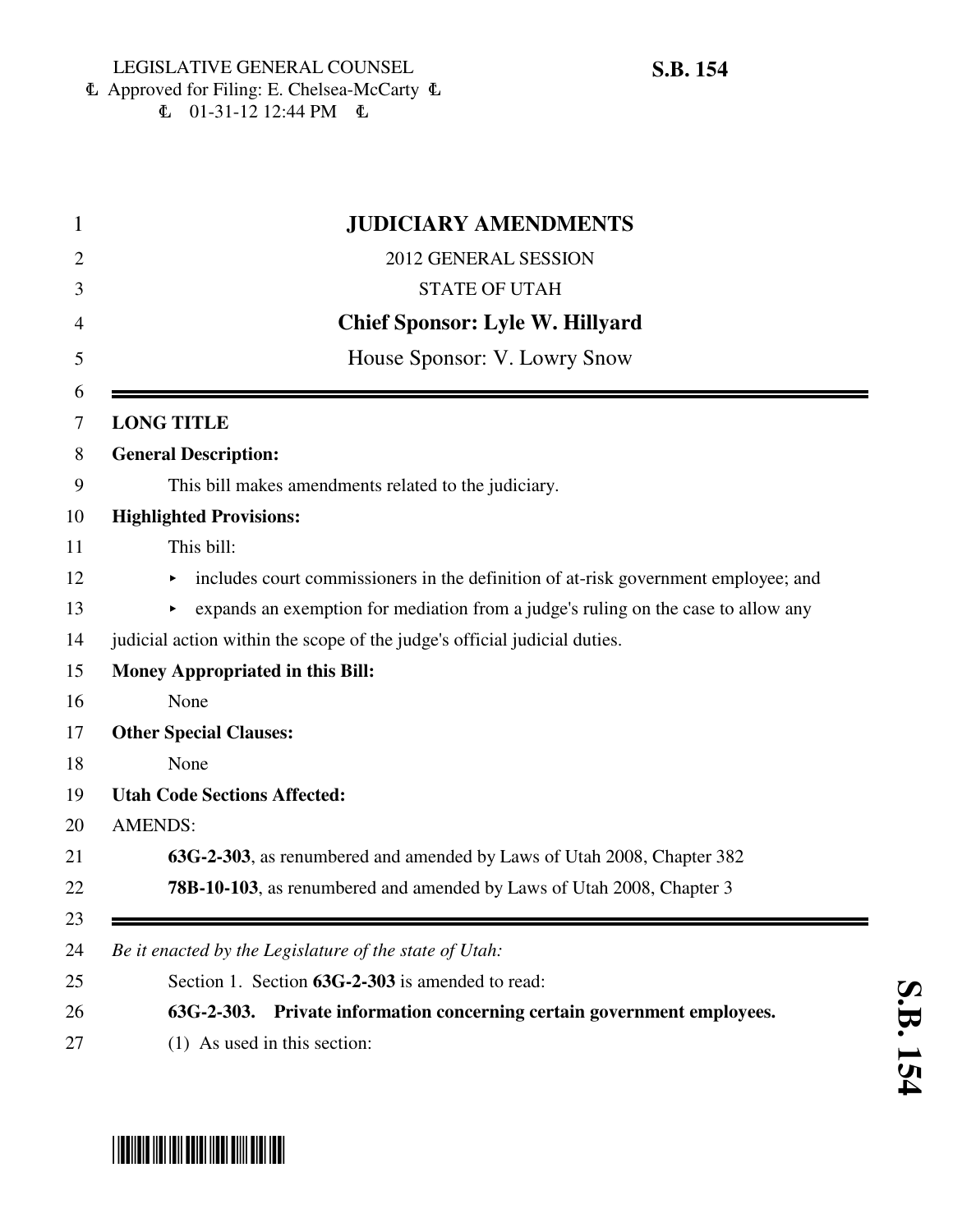**S.B. 154 01-31-12 12:44 PM**

| 28 | (a) "At-risk government employee" means a current or former:                               |
|----|--------------------------------------------------------------------------------------------|
| 29 | (i) peace officer as specified in Section 53-13-102;                                       |
| 30 | (ii) supreme court justice;                                                                |
| 31 | (iii) judge of an appellate, district, or juvenile court, or a court commissioner;         |
| 32 | (iv) justice court judge;                                                                  |
| 33 | (v) judge authorized by Title 39, Chapter 6, Utah Code of Military Justice;                |
| 34 | (vi) federal judge;                                                                        |
| 35 | (vii) federal magistrate judge;                                                            |
| 36 | (viii) judge authorized by Armed Forces, Title 10, United States Code;                     |
| 37 | (ix) United States Attorney;                                                               |
| 38 | (x) Assistant United States Attorney;                                                      |
| 39 | (xi) a prosecutor appointed pursuant to Armed Forces, Title 10, United States Code;        |
| 40 | (xii) a law enforcement official as defined in Section 53-5-711; or                        |
| 41 | (xiii) a prosecutor authorized by Title 39, Chapter 6, Utah Code of Military Justice.      |
| 42 | (b) "Family member" means the spouse, child, sibling, parent, or grandparent of an         |
| 43 | at-risk government employee who is living with the employee.                               |
| 44 | (2) (a) Pursuant to Subsection $63G-2-302(1)(g)$ , an at-risk government employee may      |
| 45 | file a written application that:                                                           |
| 46 | (i) gives notice of the employee's status to each agency of a government entity holding    |
| 47 | a record or a part of a record that would disclose the employee's or the employee's family |
| 48 | member's home address, home telephone number, Social Security number, insurance coverage,  |
| 49 | marital status, or payroll deductions; and                                                 |
| 50 | (ii) requests that the government agency classify those records or parts of records        |
| 51 | private.                                                                                   |
| 52 | (b) An at-risk government employee desiring to file an application under this section      |
| 53 | may request assistance from the government agency to identify the individual records       |
| 54 | containing the private information specified in Subsection $(2)(a)(i)$ .                   |
| 55 | (c) Each government agency shall develop a form that:                                      |
| 56 | (i) requires the at-risk government employee to provide evidence of qualifying             |
| 57 | employment;                                                                                |
| 58 | (ii) requires the at-risk government employee to designate each specific record or part    |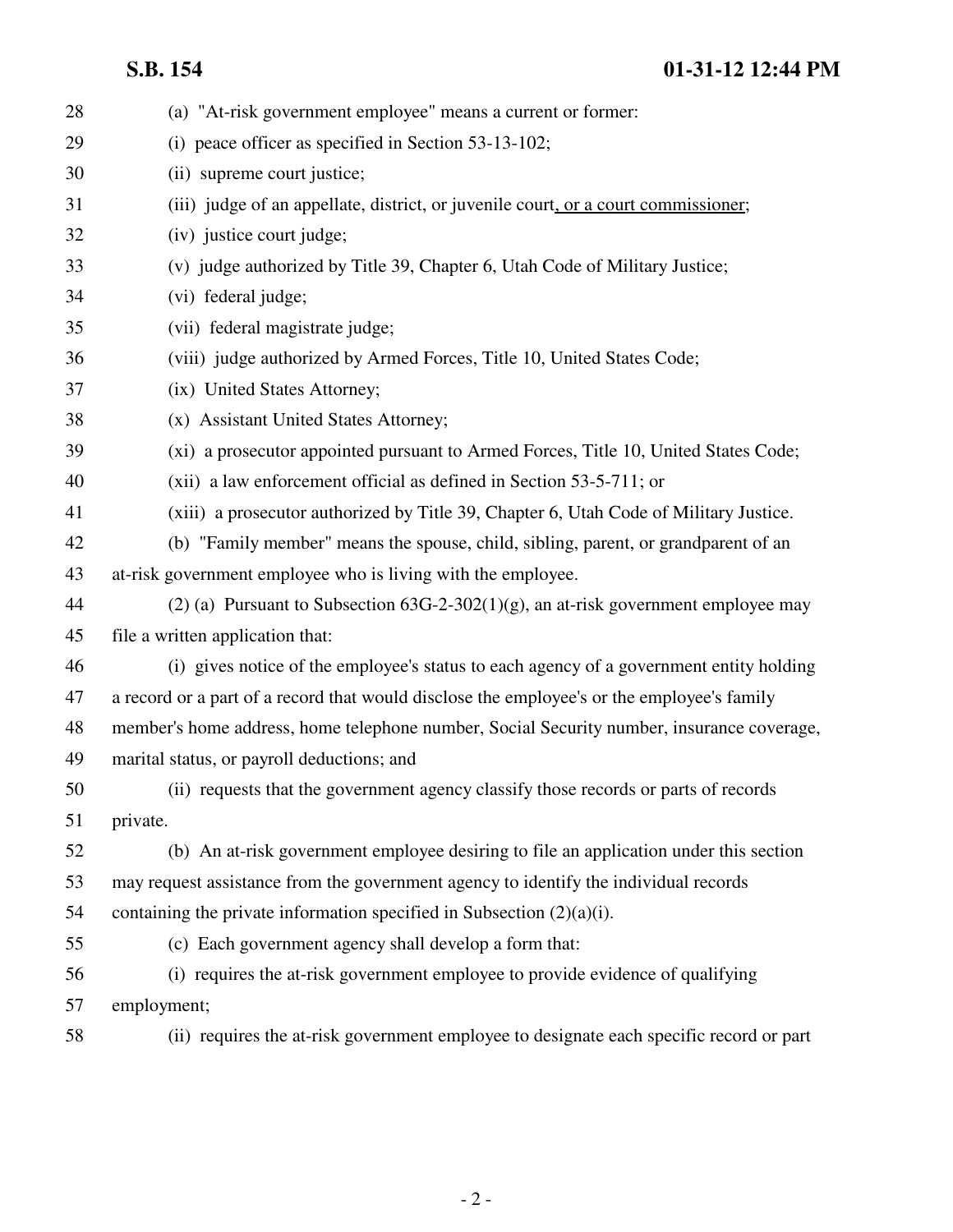### **01-31-12 12:44 PM S.B. 154**

59 of a record containing the employee's home address, home telephone number, Social Security 60 number, insurance coverage, marital status, or payroll deductions that the applicant desires to 61 be classified as private; and 62 (iii) affirmatively requests that the government entity holding those records classify 63 them as private. 64 (3) A county recorder, county treasurer, county auditor, or a county tax assessor may 65 fully satisfy the requirements of this section by: 66 (a) providing a method for the assessment roll and index and the tax roll and index that 67 will block public access to the home address, home telephone number, situs address, and Social 68 Security number; and 69 (b) providing the at-risk government employee requesting the classification with a 70 disclaimer informing the employee that the employee may not receive official announcements 71 affecting the employee's property, including notices about proposed annexations, 72 incorporations, or zoning modifications. 73 (4) A government agency holding records of an at-risk government employee classified 74 as private under this section may release the record or part of the record if: 75 (a) the employee or former employee gives written consent; 76 (b) a court orders release of the records; or 77 (c) the government agency receives a certified death certificate for the employee or 78 former employee. 79 (5) (a) If the government agency holding the private record receives a subpoena for the 80 records, the government agency shall attempt to notify the at-risk government employee or 81 former employee by mailing a copy of the subpoena to the employee's last-known mailing 82 address together with a request that the employee either: 83 (i) authorize release of the record; or 84 (ii) within 10 days of the date that the copy and request are mailed, deliver to the 85 government agency holding the private record a copy of a motion to quash filed with the court 86 who issued the subpoena. 87 (b) The government agency shall comply with the subpoena if the government agency 88 has: 89 (i) received permission from the at-risk government employee or former employee to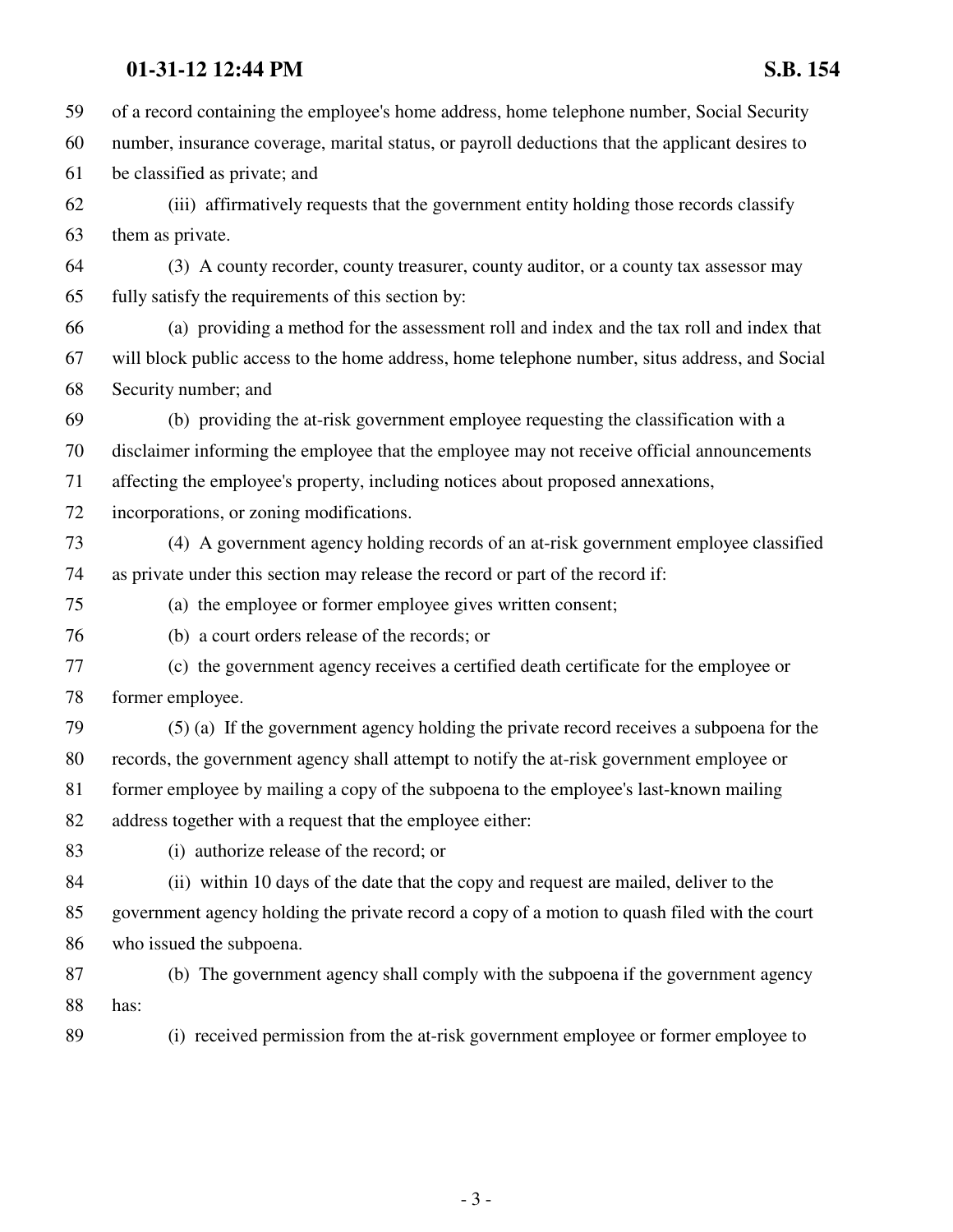## **S.B. 154 01-31-12 12:44 PM**

| 90  | comply with the subpoena;                                                                         |
|-----|---------------------------------------------------------------------------------------------------|
| 91  | (ii) [has] not received a copy of a motion to quash within 10 days of the date that the           |
| 92  | copy of the subpoena was mailed; or                                                               |
| 93  | (iii) [receives] received a court order requiring release of the records.                         |
| 94  | Section 2. Section 78B-10-103 is amended to read:                                                 |
| 95  | 78B-10-103. Scope.                                                                                |
| 96  | (1) Except as otherwise provided in Subsection $(2)$ or $(3)$ , this chapter applies to a         |
| 97  | mediation in which:                                                                               |
| 98  | (a) the mediation parties are required to mediate by statute, court, or administrative            |
| 99  | agency rule or referred to mediation by a court, administrative agency, or arbitrator;            |
| 100 | (b) the mediation parties and the mediator agree to mediate in a record that                      |
| 101 | demonstrates an expectation that mediation communications will be privileged against              |
| 102 | disclosure; or                                                                                    |
| 103 | (c) the mediation parties use as a mediator an individual who holds himself or herself            |
| 104 | out as a mediator or the mediation is provided by an entity that holds itself out as providing    |
| 105 | mediation.                                                                                        |
| 106 | (2) The chapter does not apply to a mediation:                                                    |
| 107 | (a) relating to the establishment, negotiation, administration, or termination of a               |
| 108 | collective bargaining relationship;                                                               |
| 109 | (b) relating to a dispute that is pending under or is part of the processes established by        |
| 110 | a collective bargaining agreement, except that the chapter applies to a mediation arising out of  |
| 111 | a dispute that has been filed with an administrative agency or court;                             |
| 112 | (c) conducted by a judge [who might make a ruling on the case] as a part of the judge's           |
| 113 | official judicial duties; or                                                                      |
| 114 | (d) conducted under the auspices of:                                                              |
| 115 | (i) a primary or secondary school if all the parties are students; or                             |
| 116 | (ii) a correctional institution for youths if all the parties are residents of that institution.  |
| 117 | (3) If the parties agree in advance in a signed record, or a record of proceeding reflects        |
| 118 | agreement by the parties, that all or part of a mediation is not privileged, the privileges under |
| 119 | Sections 78B-10-104 through 78B-10-106 do not apply to the mediation or part agreed upon.         |
| 120 | However, Sections 78B-10-104 through 78B-10-106 apply to a mediation communication                |